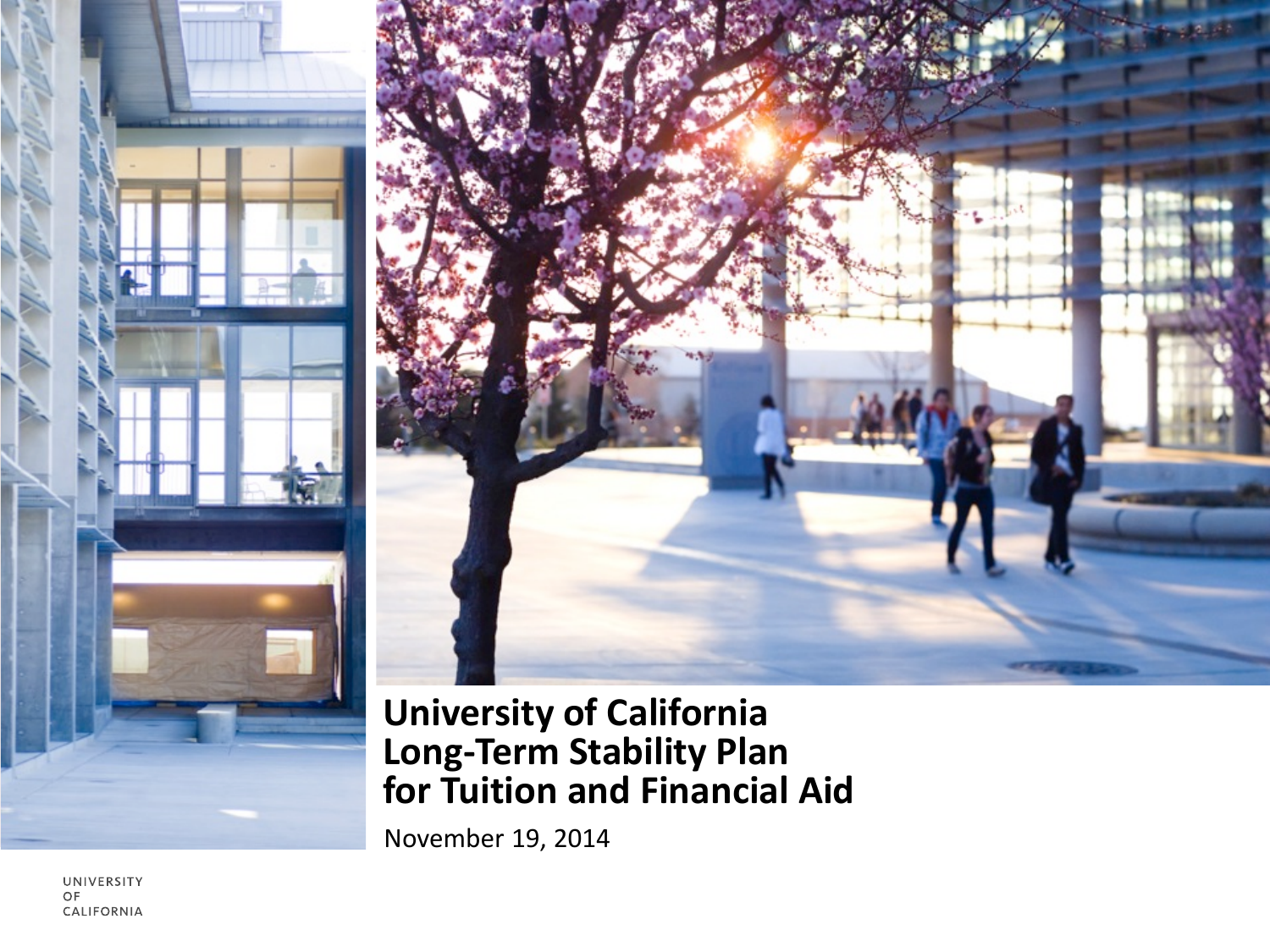**Absent additional State support, UC needs a tuition strategy that supplements State funding to achieve key goals**

- $\checkmark$  Stability Less volatility for students
- **Access**  Allows UC to increase CA enrollment
- **Affordability**  Strong financial aid commitment
- **Excellence** Improving the student experience
- **Shared Responsibility**  Includes a State and UC role
- **Clarity** Easy to communicate and administer
- **Fairness** Benefits all students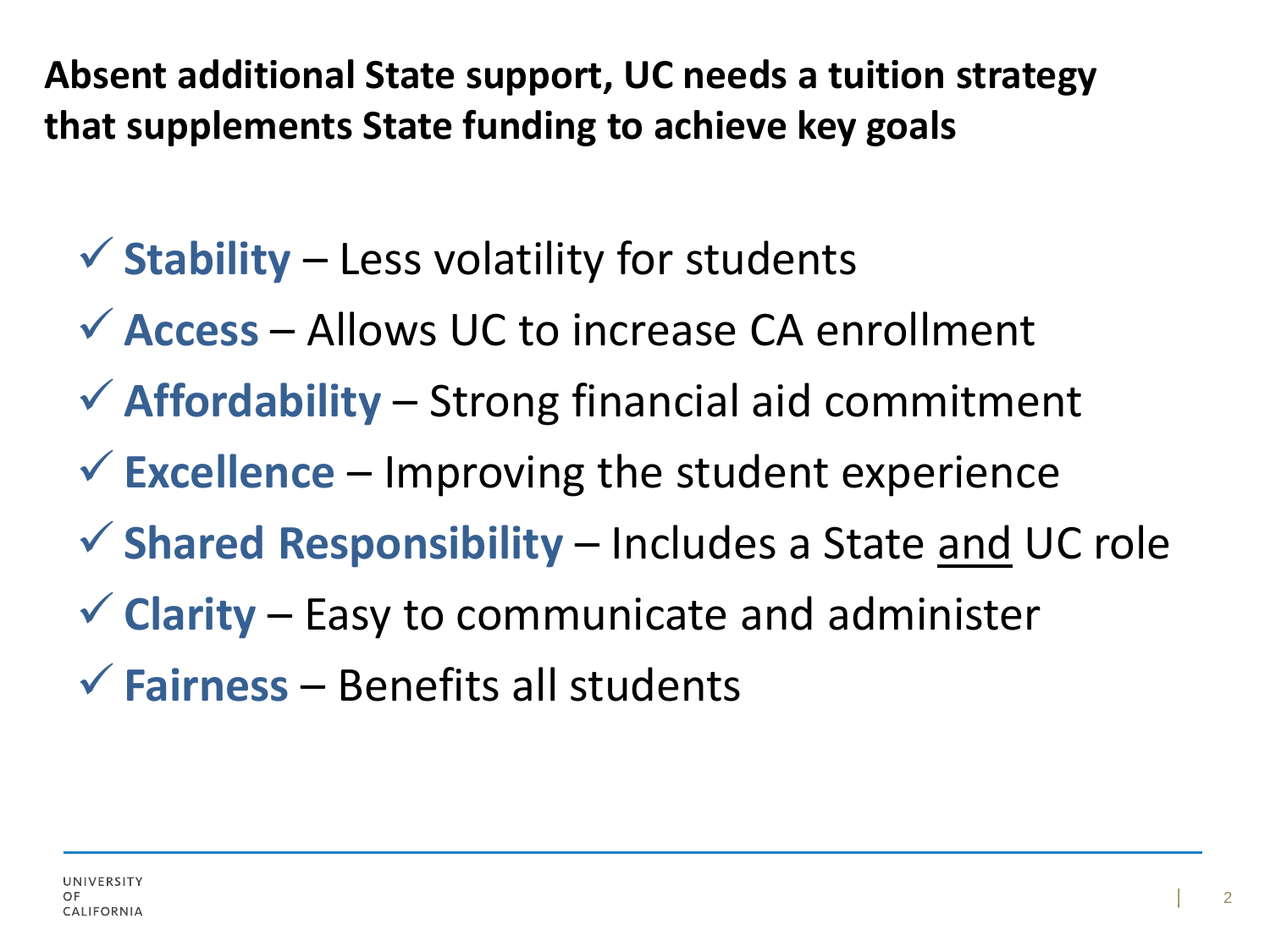**Strategies implemented or discussed by other universities were considered by UC – they fall short of UC's goals**

# • **Cohort-based tuition**

- Provides stability for continuing students only
- Potentially greater volatility for first-year students
- Costly administrative overhead
- **Differential tuition by major or campus** 
	- Student decisions should be based on interests, talents, and fit  $-$  not cost
	- Not consistent with Cal Grant program

# • **"Pay it Forward" model**

– Eliminating tuition by taxing alumni isn't viable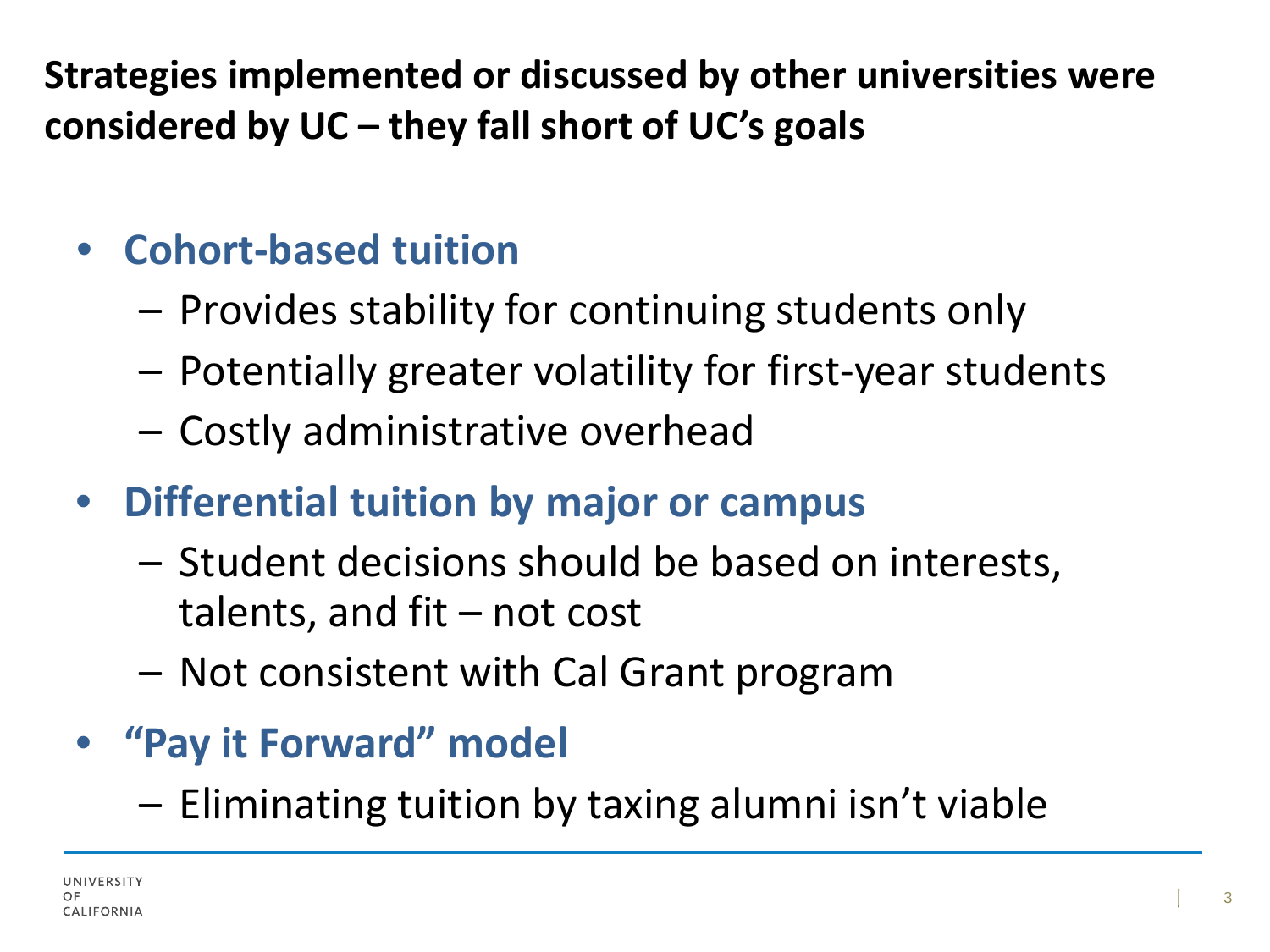# **Tuition and Financial Aid Stabilization Plan: Key Features**

- **Annual growth in State funds** of 4% (equates to 1.7% core fund growth in 2015-16)
- **Moderate, predictable increases** of up to 5% in: – Tuition and the Student Services Fee – Nonresident Supplemental Tuition
- Option for **State buy-out** of some or all Tuition and Student Services Fee increases
- More **UC and State financial aid**, keeping UC a national leader in college affordability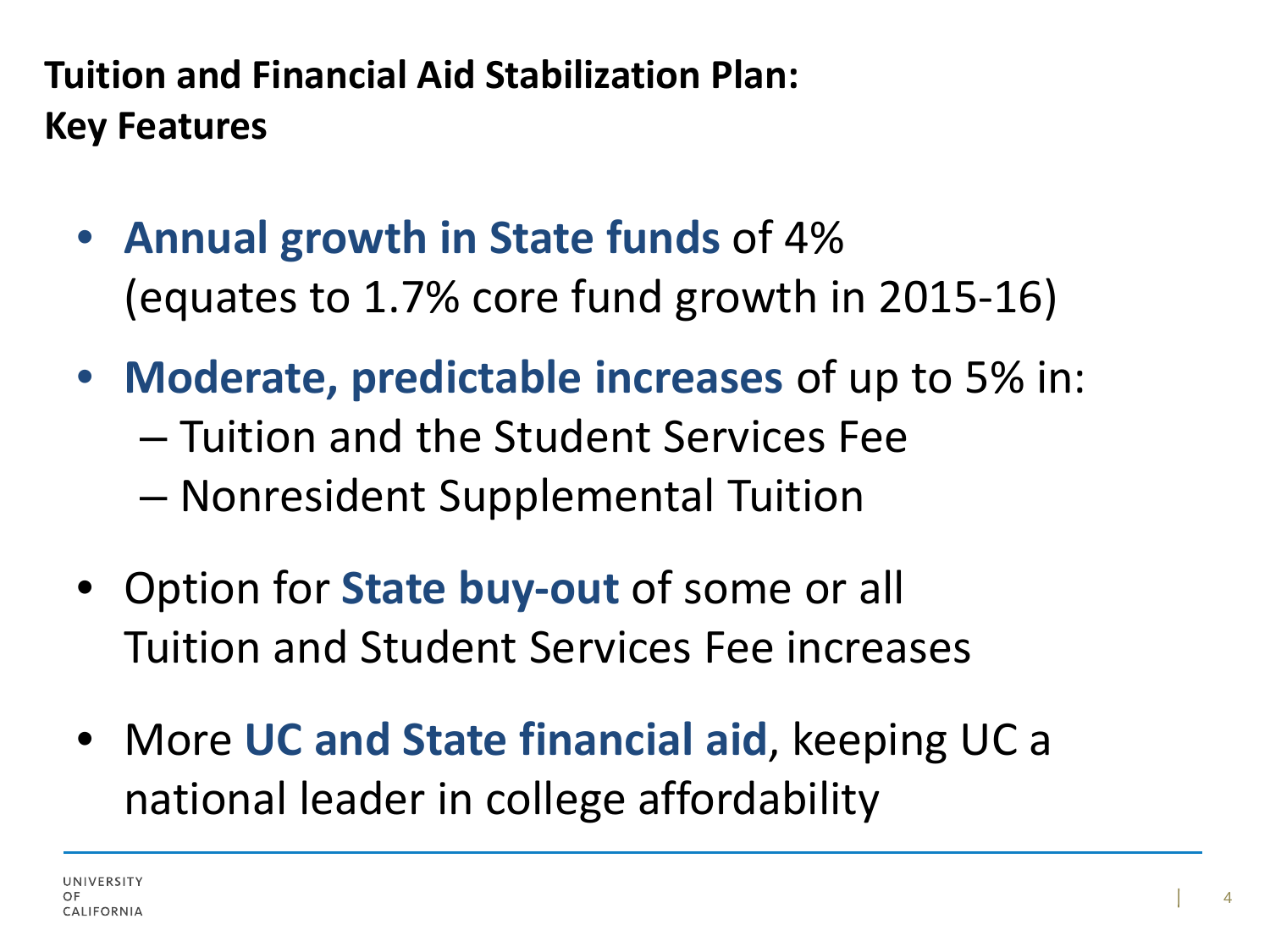## **The plan would end the tuition volatility that has frustrated past generations of UC students and families**

- Volatility makes it harder for students and families to plan
- Campuses cannot make long-term plans without predictable funding
- Stability is fairer for students who enroll at different points in time.

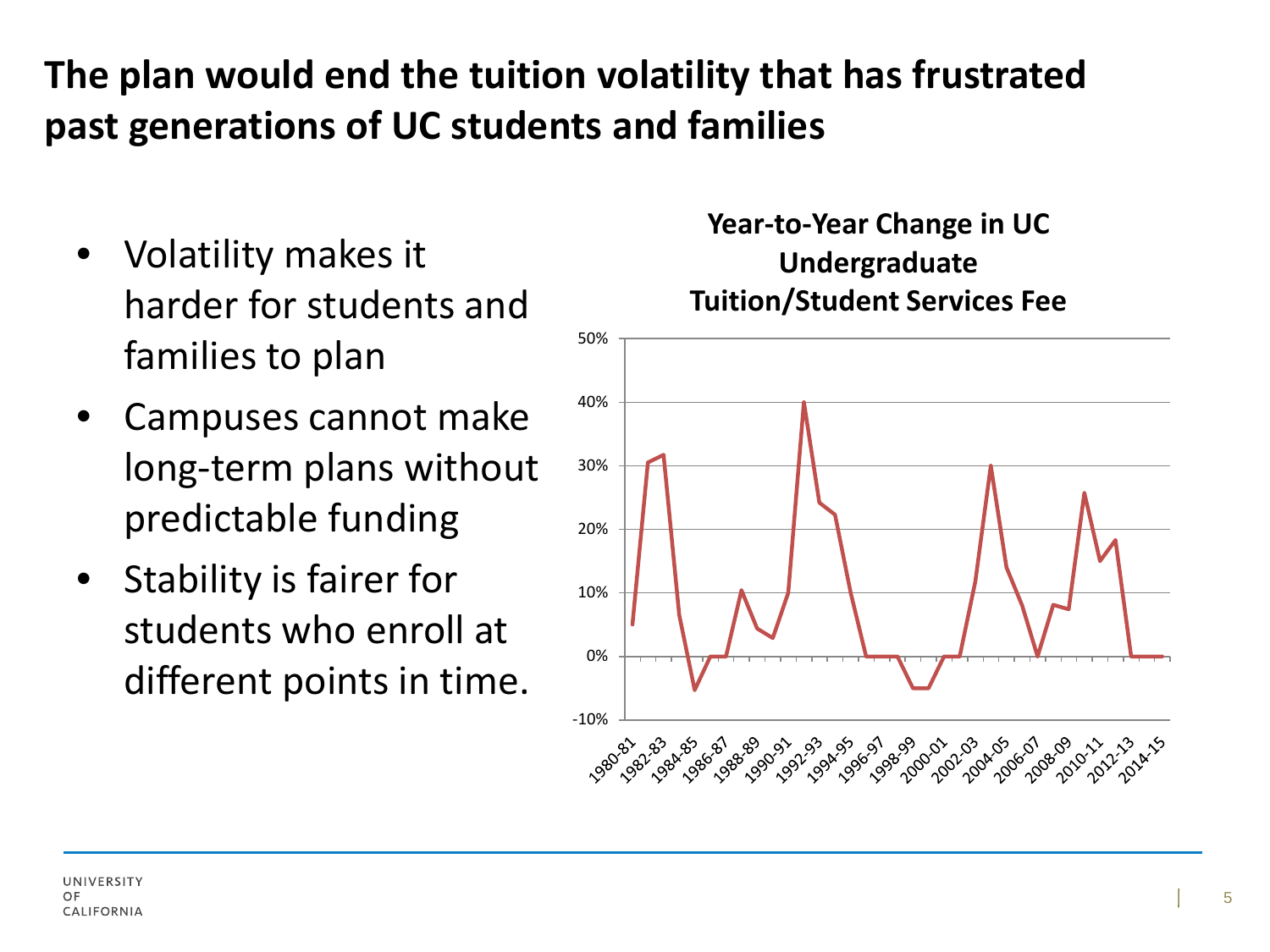# **The proposed annual increase of up to 5% is low by historic standards for both public and private universities**

- Achievable through a combination of:
	- Aggressive cost-cutting
	- Alternative revenues
	- Reliable State support

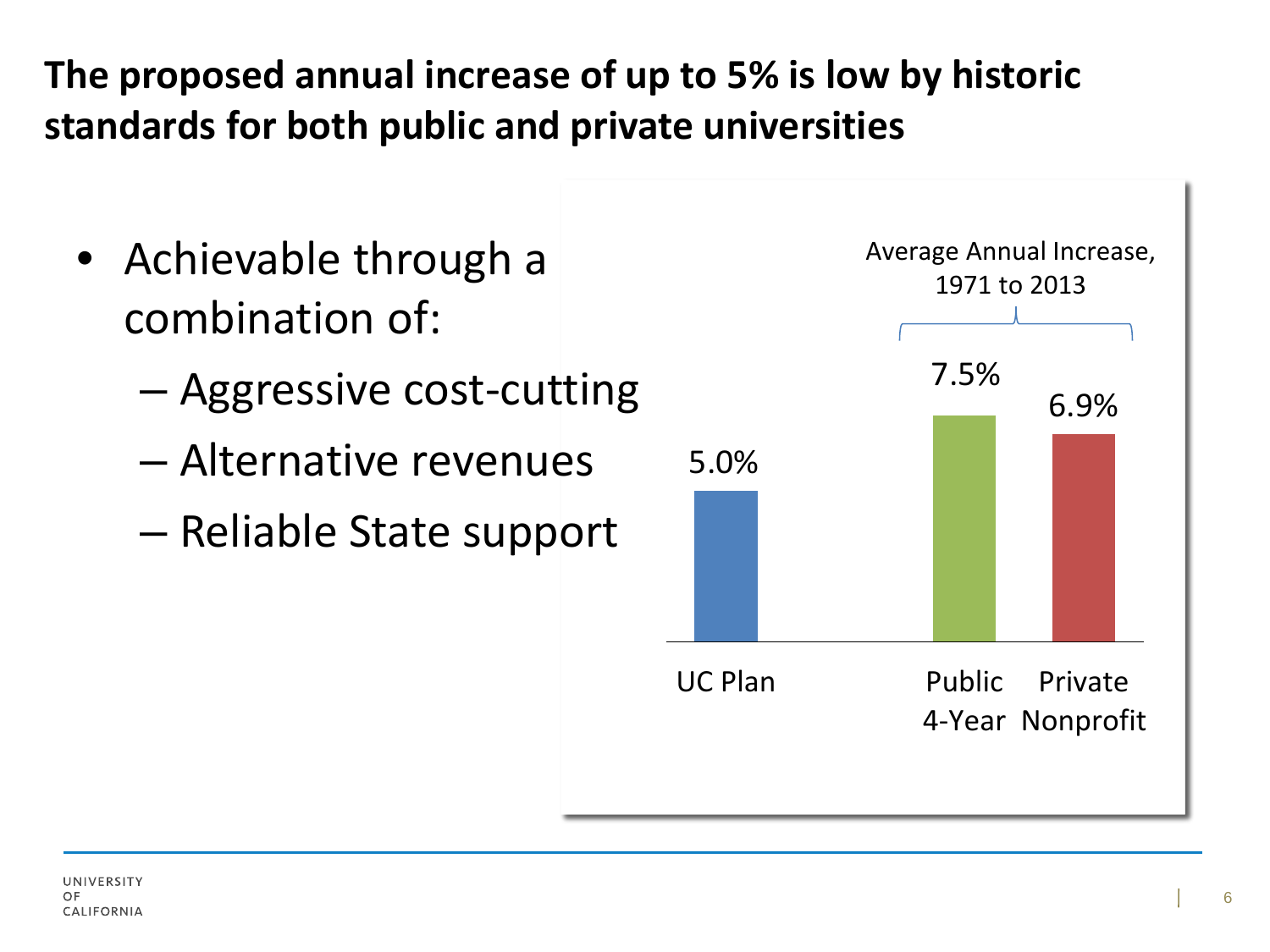# **Since 2011-12, other institutions have raised revenue from tuition and fees increases much faster than UC.**

**Total Change in In-State Tuition and Fees Between Fall 2011 and Fall 2014**



*UC figure includes average campus-based fees. Figures for Illinois, Michigan, and Virginia are average increases among rates that differ by major and/or student level.*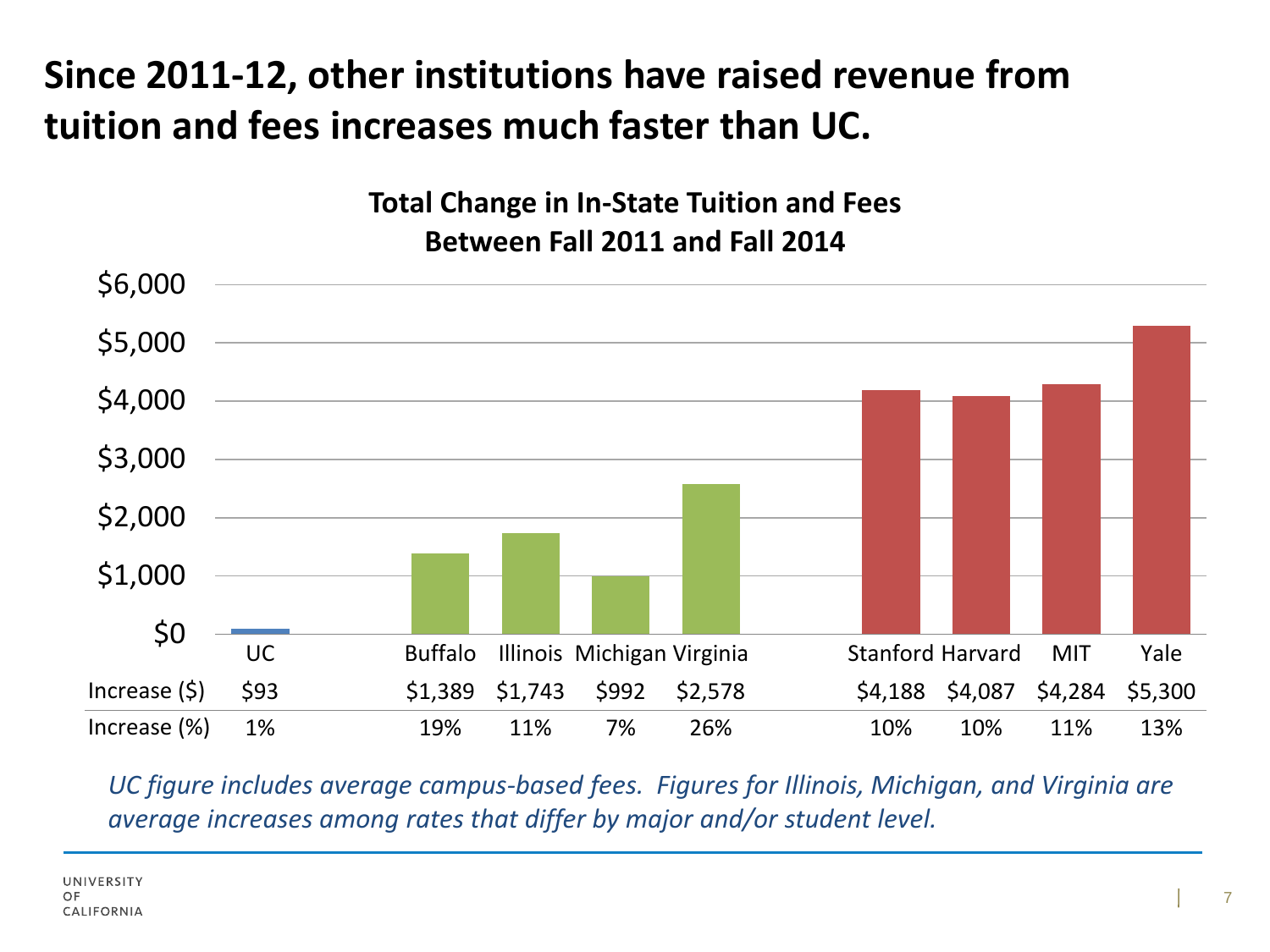## **Enrollment growth at every undergraduate campus will allow UC to serve a larger, more diverse set of California students**

- Latino/a students were the single largest ethnic group among UC applicants in Fall 2013 and 2014
- Among Fall 2014 California freshmen,
	- 34% are from underrepresented ethnic groups
	- 43% are the first generation in their family to attend college
	- 21% are from disadvantaged high schools on the control of the control of the control of the control of the control of the control of the control of the control of the control of the control of the control of the control of the control of the control

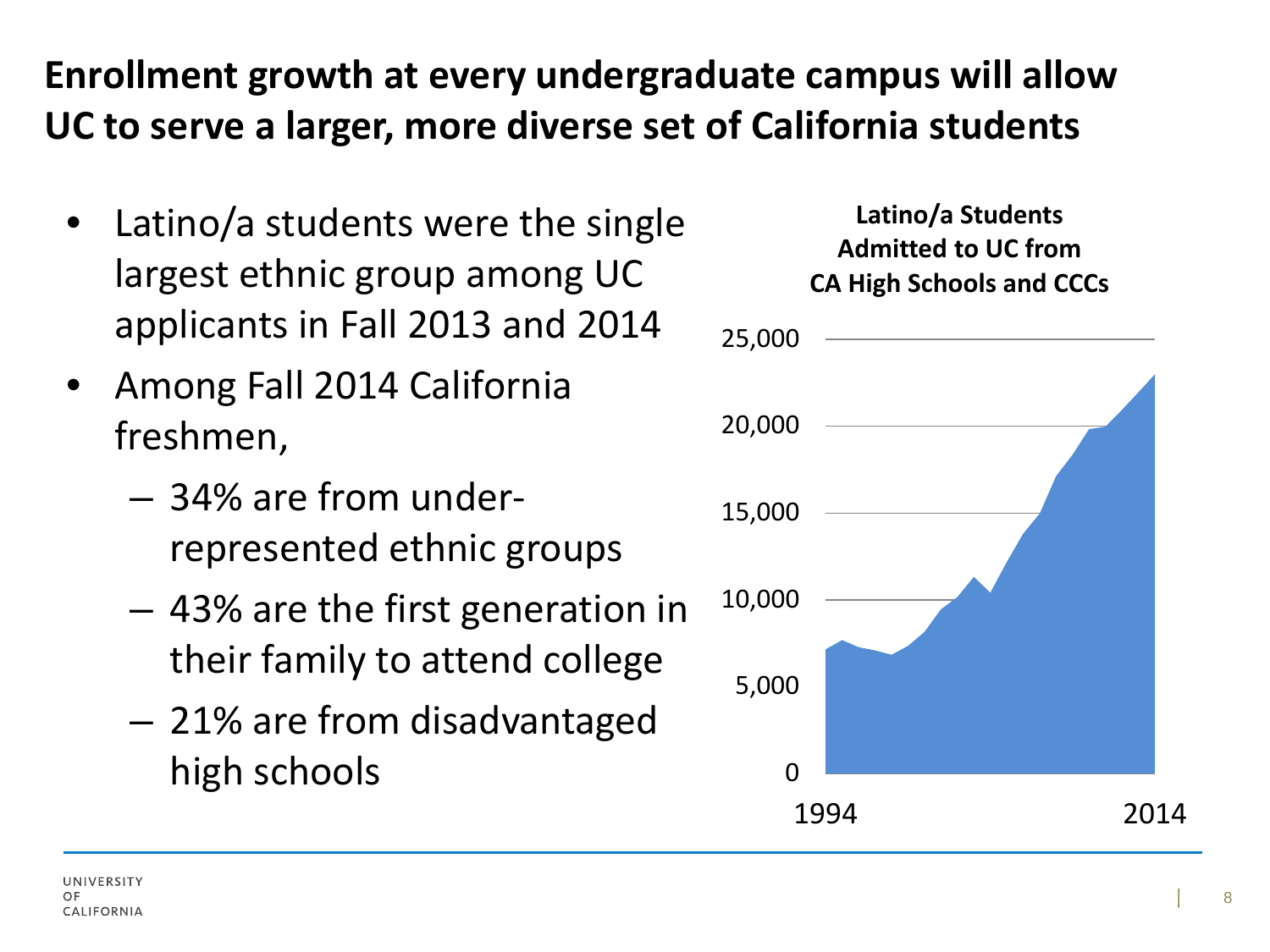**UC estimates that over half of California resident students would continue to have their tuition and fees fully covered**

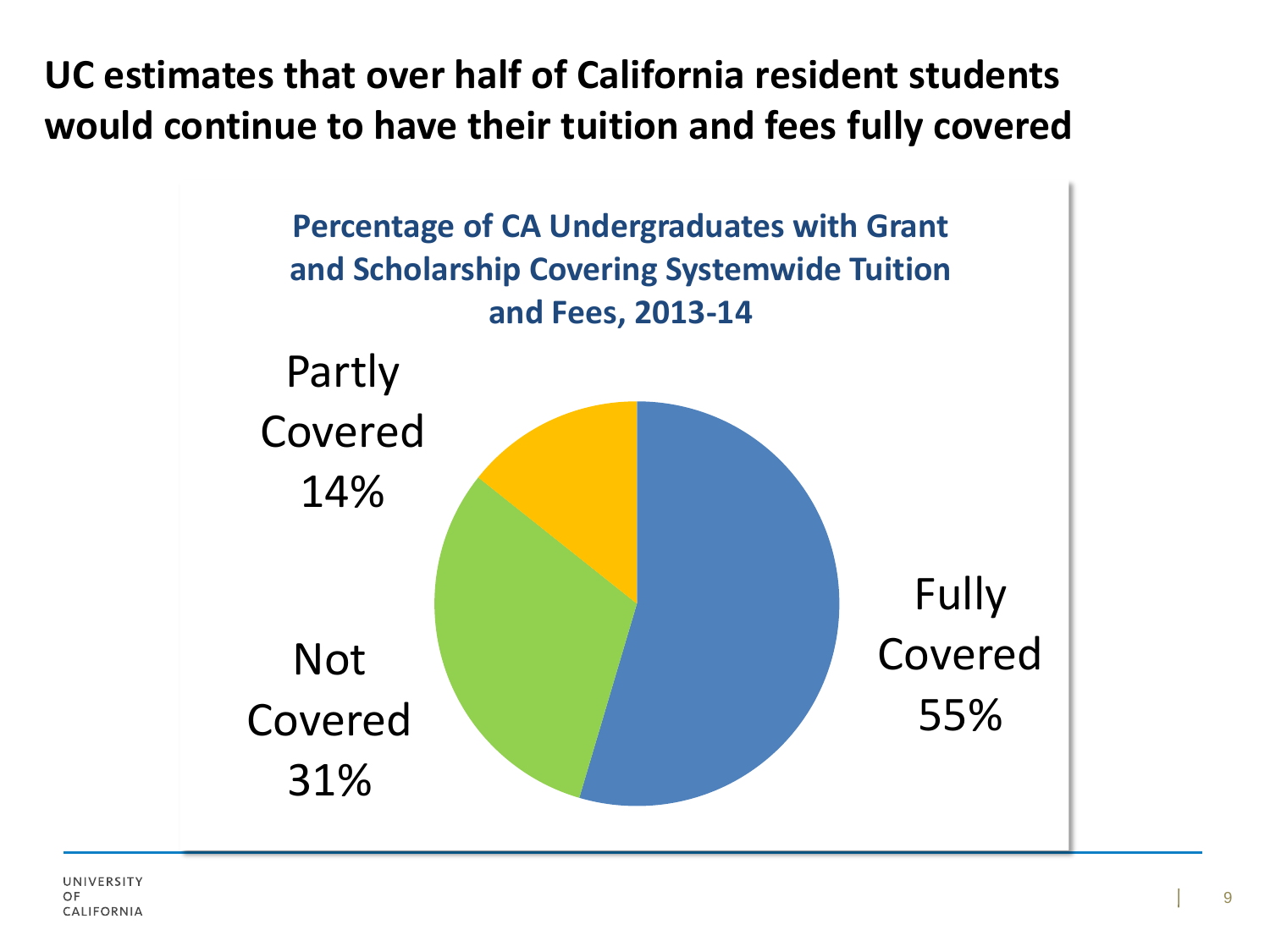**Middle-Class Scholarship Awards are projected to increase by more than the proposed tuition increase for most recipients. Federal tax credits also help cover tuition.**

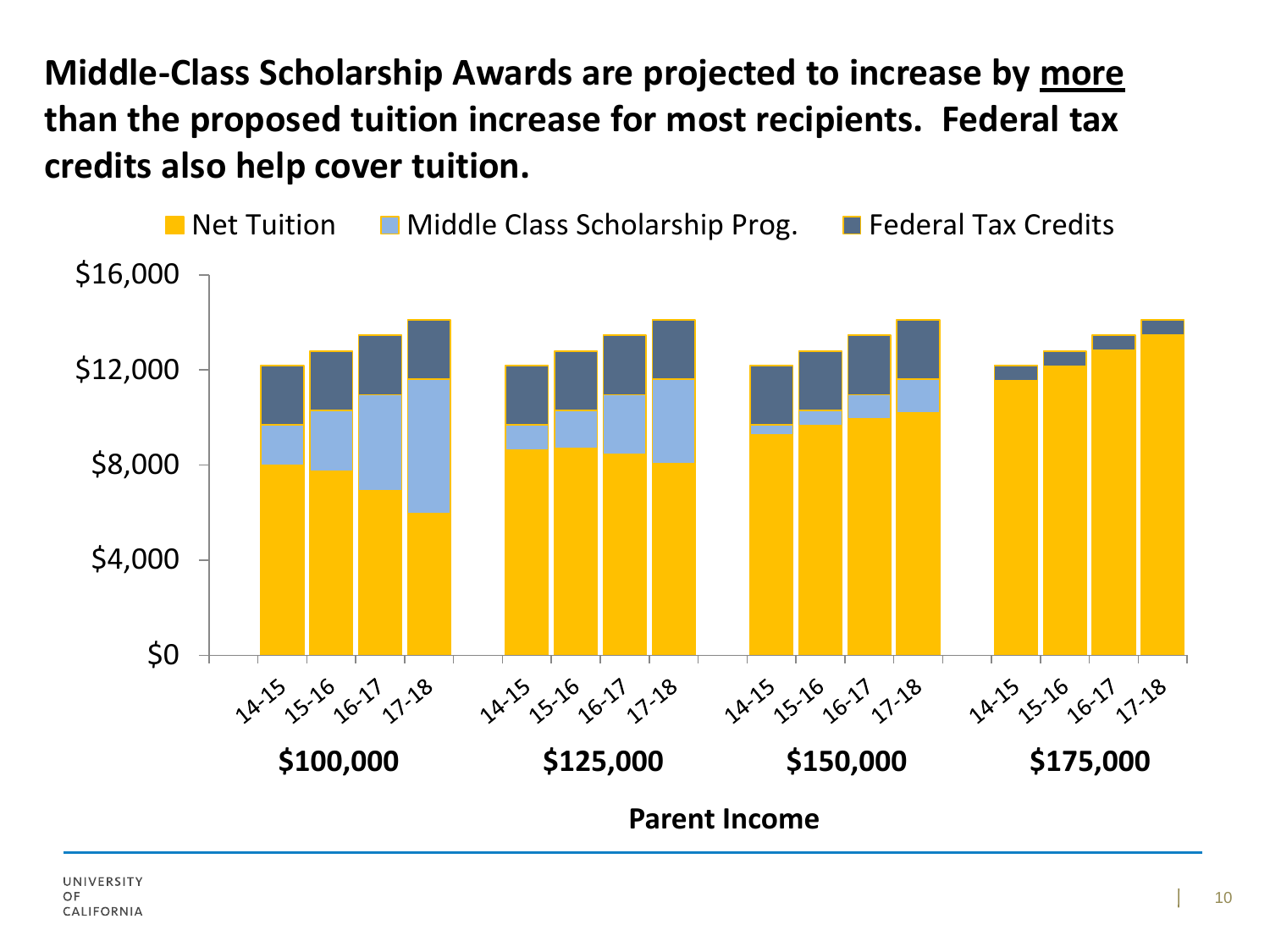## **UC continues to enroll a high percentage of students from low-income families – and they graduate at high rates**

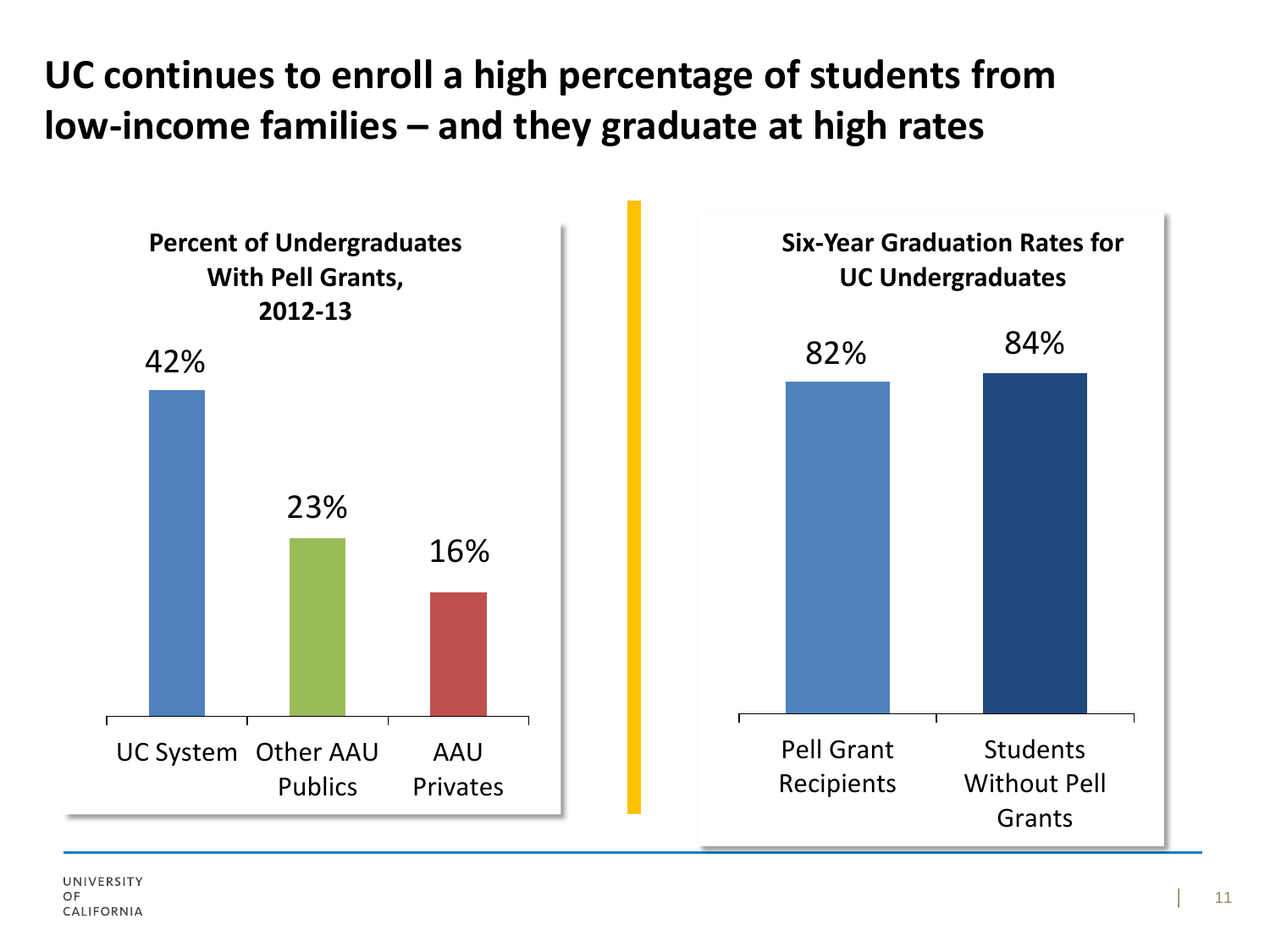#### **About half of UC students graduate with no student loans, and students who borrow have less debt than at similar schools**

- UC's average debt translates into monthly payments of about \$230 (less under longer repayment plans)
- Very manageable given UC graduates' earnings